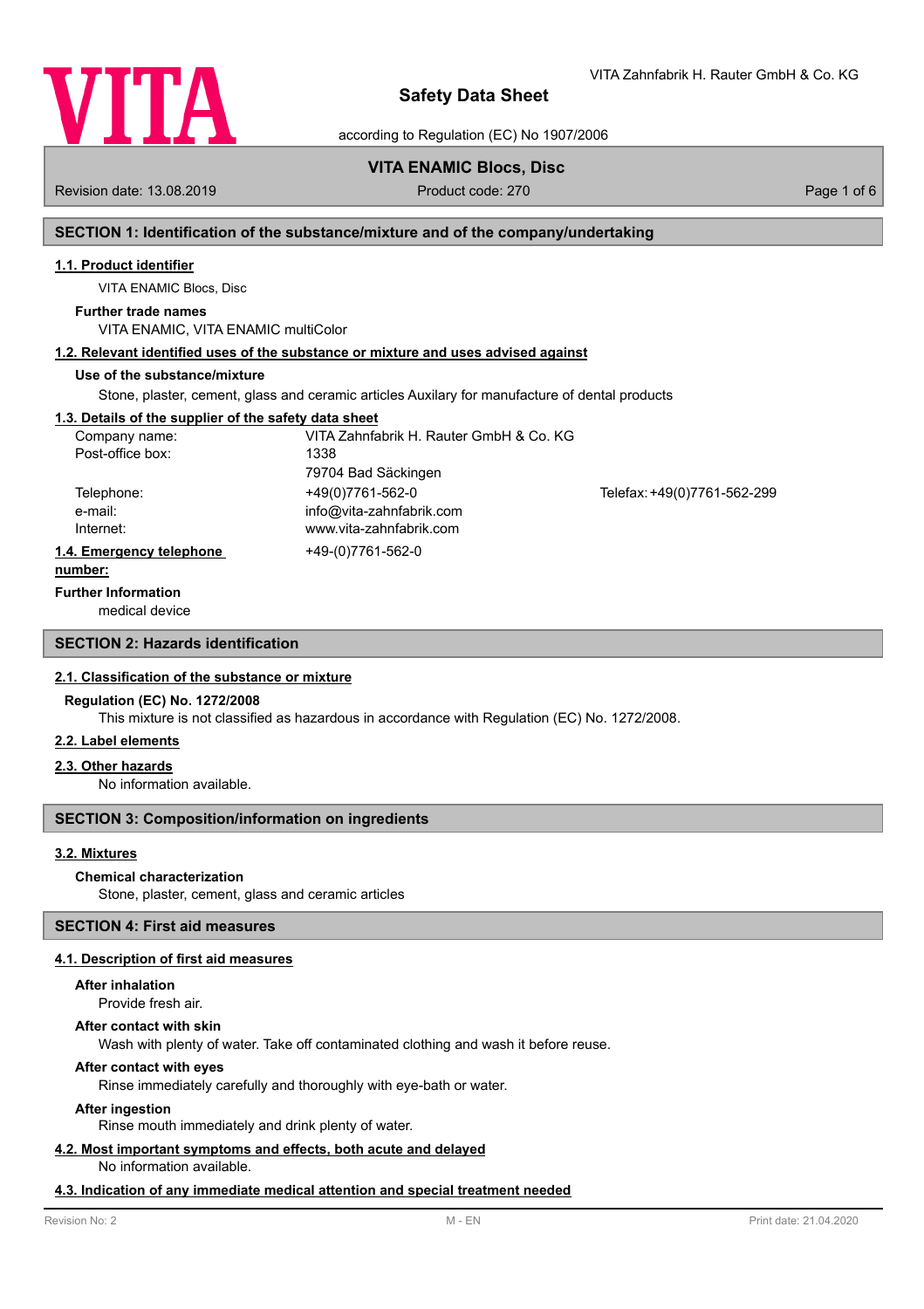

according to Regulation (EC) No 1907/2006

# **VITA ENAMIC Blocs, Disc**

Revision date: 13.08.2019 **Product code: 270** Product code: 270 **Page 2 of 6** Page 2 of 6

Treat symptomatically.

# **SECTION 5: Firefighting measures**

### **5.1. Extinguishing media**

#### **Suitable extinguishing media**

Co-ordinate fire-fighting measures to the fire surroundings.

#### **5.2. Special hazards arising from the substance or mixture**

Non-flammable.

## **5.3. Advice for firefighters**

In case of fire: Wear self-contained breathing apparatus.

#### **Additional information**

Collect contaminated fire extinguishing water separately. Do not allow entering drains or surface water.

### **SECTION 6: Accidental release measures**

#### **6.1. Personal precautions, protective equipment and emergency procedures**

Avoid dust formation. Do not breathe dust.

# **6.2. Environmental precautions**

Do not allow to enter into surface water or drains.

### **6.3. Methods and material for containment and cleaning up**

Take up mechanically. Treat the recovered material as prescribed in the section on waste disposal.

# **6.4. Reference to other sections**

Safe handling: see section 7 Personal protection equipment: see section 8 Disposal: see section 13

# **SECTION 7: Handling and storage**

# **7.1. Precautions for safe handling**

#### **Advice on safe handling**

No special measures are necessary.

#### **Advice on protection against fire and explosion**

No special fire protection measures are necessary.

#### **7.2. Conditions for safe storage, including any incompatibilities**

### **Requirements for storage rooms and vessels**

Keep container tightly closed.

#### **Hints on joint storage**

No special measures are necessary.

#### **7.3. Specific end use(s)**

Stone, plaster, cement, glass and ceramic articles Auxilary for manufacture of dental products

### **SECTION 8: Exposure controls/personal protection**

# **8.1. Control parameters**

### **8.2. Exposure controls**

#### **Protective and hygiene measures**

Take off contaminated clothing. Wash hands before breaks and after work. When using do not eat, drink, smoke, sniff.

#### **Eye/face protection**

Wear eye protection/face protection.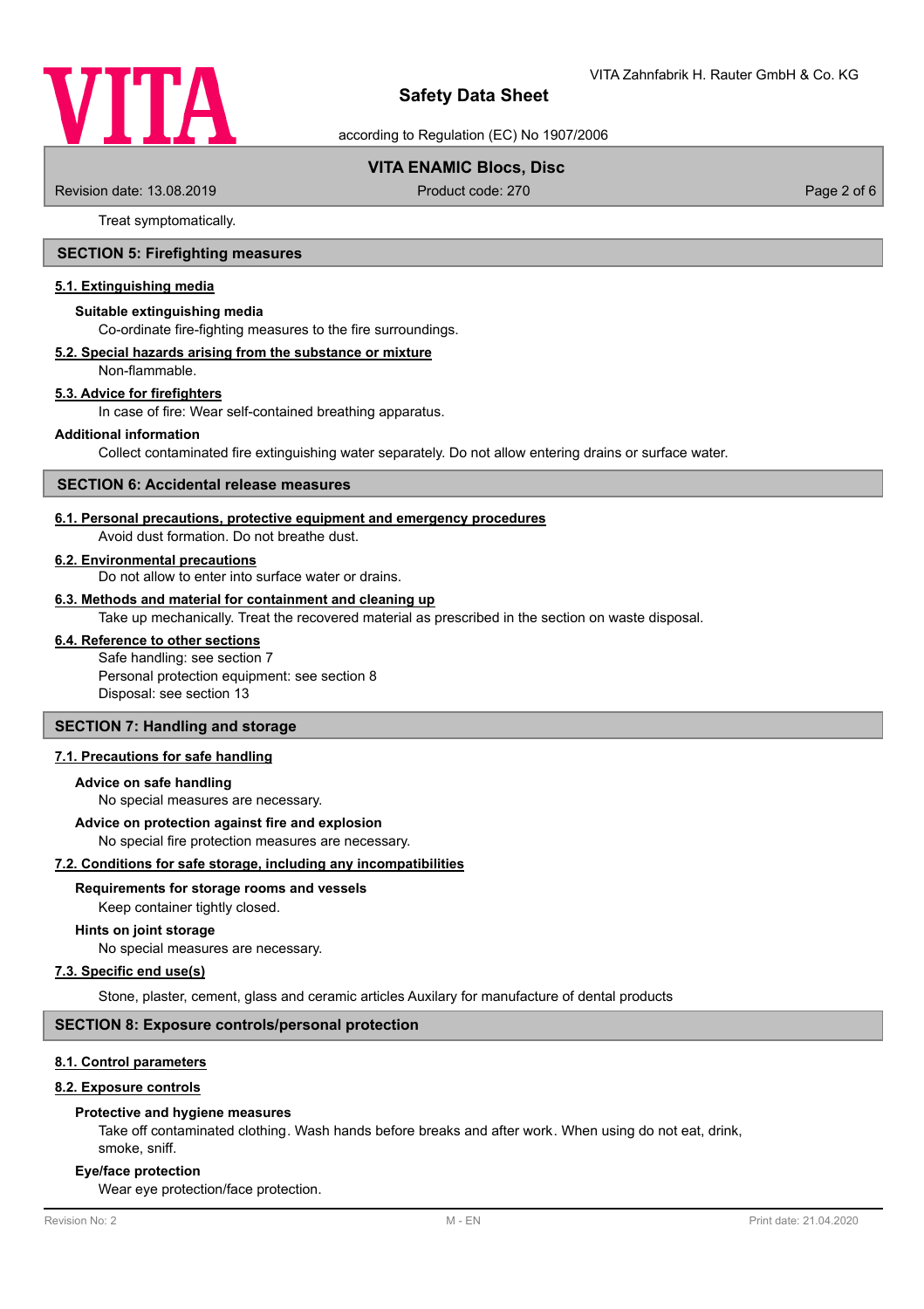

according to Regulation (EC) No 1907/2006

# **VITA ENAMIC Blocs, Disc**

Revision date: 13.08.2019 **Product code: 270** Product code: 270 **Page 3 of 6** Page 3 of 6

# **Hand protection**

When handling with chemical substances, protective gloves must be worn with the CE-label including the four control digits. The quality of the protective gloves resistant to chemicals must be chosen as a function of the specific working place concentration and quantity of hazardous substances. For special purposes, it is recommended to check the resistance to chemicals of the protective gloves mentioned above together with the supplier of these gloves.

## **Skin protection**

Use of protective clothing.

## **Respiratory protection**

In case of inadequate ventilation wear respiratory protection. Do not breathe dust. Provide adequate ventilation as well as local exhaustion at critical locations.

## **SECTION 9: Physical and chemical properties**

### **9.1. Information on basic physical and chemical properties**

| Physical state:<br>Colour:                                    | solid     |                           |
|---------------------------------------------------------------|-----------|---------------------------|
| Odour:                                                        | odourless |                           |
| pH-Value:                                                     |           | not determined            |
| Changes in the physical state                                 |           |                           |
| Melting point:                                                |           | not determined            |
| Initial boiling point and boiling range:                      |           | ?                         |
| Flash point:                                                  |           | $\overline{\phantom{0}}$  |
| Flammability                                                  |           |                           |
| Solid:                                                        |           | not determined            |
| Gas:                                                          |           | not applicable            |
| <b>Explosive properties</b><br>The product is not: Explosive. |           |                           |
| Lower explosion limits:                                       |           | not determined            |
| Upper explosion limits:                                       |           | not determined            |
| <b>Auto-ignition temperature</b>                              |           |                           |
| Solid:                                                        |           | not determined            |
| Gas:                                                          |           | not applicable            |
| Decomposition temperature:                                    |           | not determined            |
| <b>Oxidizing properties</b><br>Not oxidising.                 |           |                           |
| Vapour pressure:<br>(at 50 $°C$ )                             |           | <=1100 hPa                |
|                                                               |           | 2,00000 g/cm <sup>3</sup> |
| Density:<br>Water solubility:                                 |           | No                        |
| Solubility in other solvents                                  |           |                           |
| not determined                                                |           |                           |
| Partition coefficient:                                        |           | not determined            |
| Vapour density:                                               |           | not determined            |
| Evaporation rate:                                             |           | not determined            |
| 9.2. Other information                                        |           |                           |
| Solid content:                                                |           | 0,0%                      |
|                                                               |           |                           |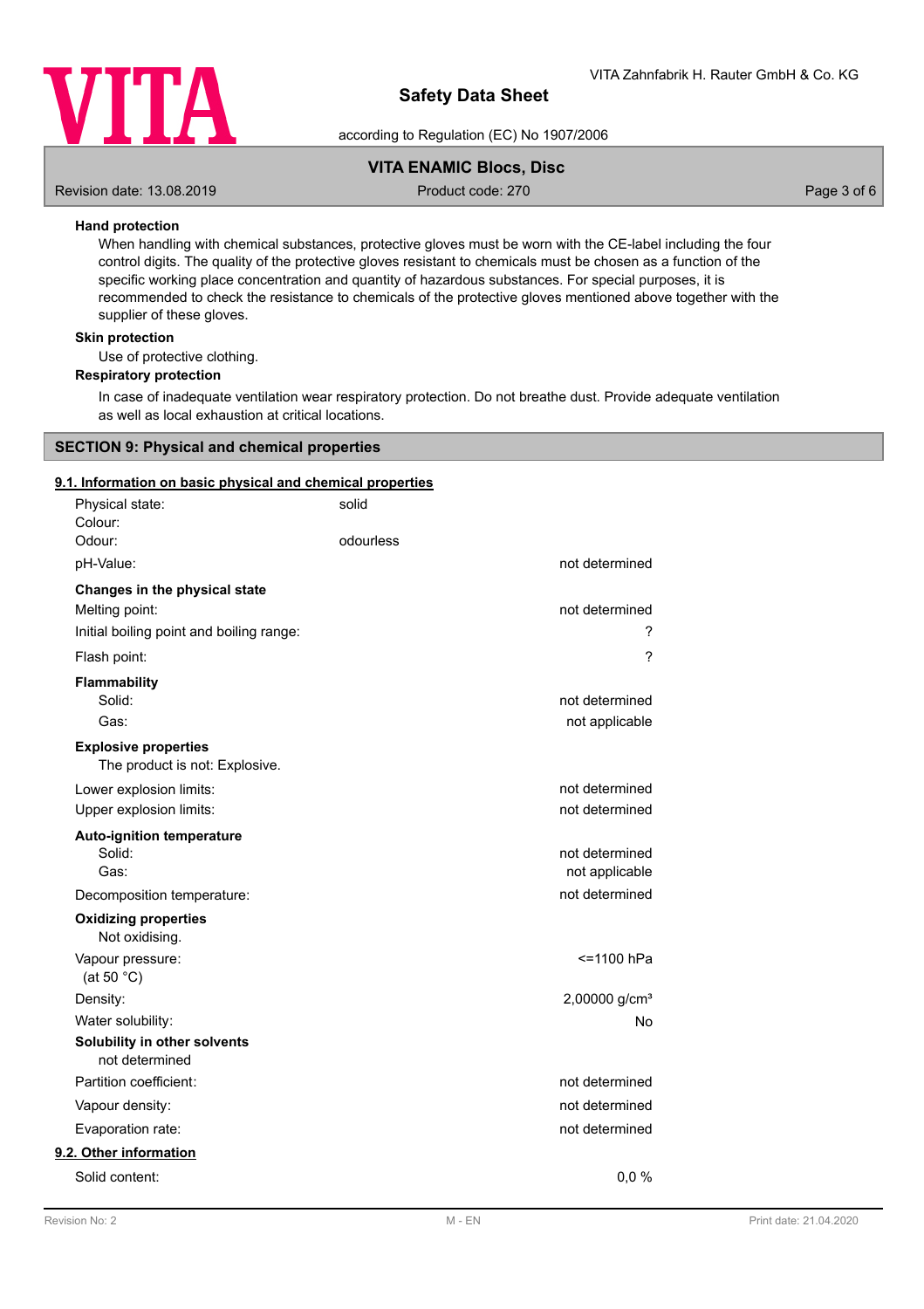

according to Regulation (EC) No 1907/2006

# **VITA ENAMIC Blocs, Disc**

Revision date: 13.08.2019 **Product code: 270** Product code: 270 **Page 4 of 6** Page 4 of 6

# **SECTION 10: Stability and reactivity**

### **10.1. Reactivity**

No hazardous reaction when handled and stored according to provisions.

## **10.2. Chemical stability**

The product is stable under storage at normal ambient temperatures.

#### **10.3. Possibility of hazardous reactions**

No known hazardous reactions.

## **10.4. Conditions to avoid**

none

# **10.5. Incompatible materials**

No information available.

#### **10.6. Hazardous decomposition products**

No known hazardous decomposition products.

# **SECTION 11: Toxicological information**

# **11.1. Information on toxicological effects**

### **Acute toxicity**

Based on available data, the classification criteria are not met.

#### **Irritation and corrosivity**

Based on available data, the classification criteria are not met.

#### **Sensitising effects**

Based on available data, the classification criteria are not met.

### **Carcinogenic/mutagenic/toxic effects for reproduction**

Based on available data, the classification criteria are not met.

#### **STOT-single exposure**

Based on available data, the classification criteria are not met.

### **STOT-repeated exposure**

Based on available data, the classification criteria are not met.

# **Aspiration hazard**

Based on available data, the classification criteria are not met.

#### **Additional information on tests**

The mixture is classified as not hazardous according to regulation (EC) No 1272/2008 [CLP].

### **SECTION 12: Ecological information**

### **12.1. Toxicity**

## The product is not: Ecotoxic.

**12.2. Persistence and degradability**

The product has not been tested.

### **12.3. Bioaccumulative potential**

The product has not been tested.

# **12.4. Mobility in soil**

The product has not been tested.

# **12.5. Results of PBT and vPvB assessment**

The product has not been tested.

## **12.6. Other adverse effects**

No information available.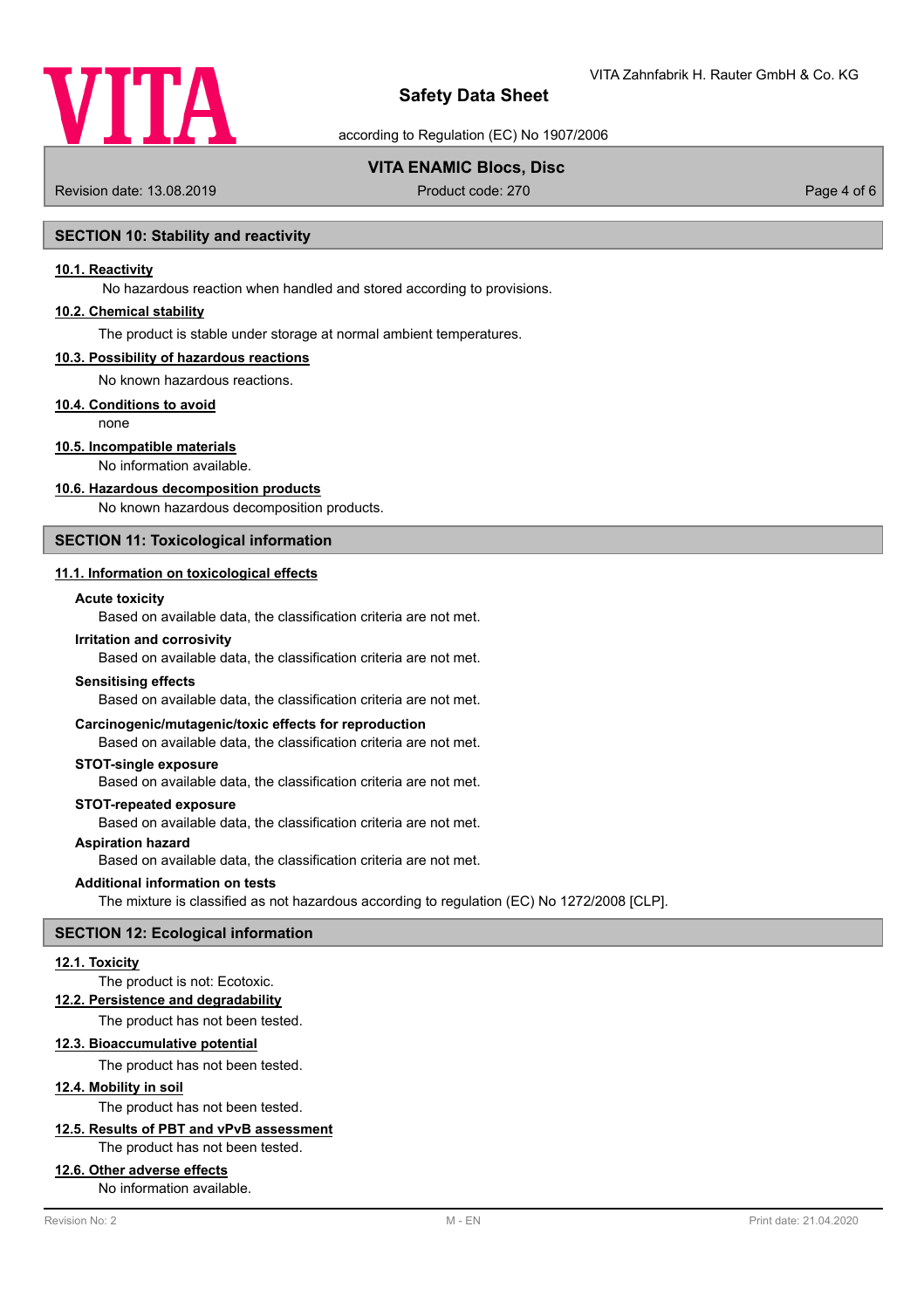

according to Regulation (EC) No 1907/2006

# **VITA ENAMIC Blocs, Disc**

Revision date: 13.08.2019 **Product code: 270** Product code: 270 **Page 5 of 6** Page 5 of 6

### **Further information**

Avoid release to the environment.

# **SECTION 13: Disposal considerations**

# **13.1. Waste treatment methods**

# **Disposal recommendations**

Do not allow to enter into surface water or drains. Dispose of waste according to applicable legislation.

# **Contaminated packaging**

Wash with plenty of water. Completely emptied packages can be recycled.

|  |  |  |  | <b>SECTION 14: Transport information</b> |
|--|--|--|--|------------------------------------------|
|--|--|--|--|------------------------------------------|

| Land transport (ADR/RID)                                                 |                                                                                                      |                        |
|--------------------------------------------------------------------------|------------------------------------------------------------------------------------------------------|------------------------|
| 14.1. UN number:                                                         | No dangerous good in sense of this transport regulation.                                             |                        |
| 14.2. UN proper shipping name:                                           | No dangerous good in sense of this transport regulation.                                             |                        |
| 14.3. Transport hazard class(es):                                        | No dangerous good in sense of this transport regulation.                                             |                        |
| 14.4. Packing group:                                                     | No dangerous good in sense of this transport regulation.                                             |                        |
| Inland waterways transport (ADN)                                         |                                                                                                      |                        |
| 14.1. UN number:                                                         | No dangerous good in sense of this transport regulation.                                             |                        |
| 14.2. UN proper shipping name:                                           | No dangerous good in sense of this transport regulation.                                             |                        |
| 14.3. Transport hazard class(es):                                        | No dangerous good in sense of this transport regulation.                                             |                        |
| 14.4. Packing group:                                                     | No dangerous good in sense of this transport regulation.                                             |                        |
| <b>Marine transport (IMDG)</b>                                           |                                                                                                      |                        |
| 14.1. UN number:                                                         | No dangerous good in sense of this transport regulation.                                             |                        |
| 14.2. UN proper shipping name:                                           | No dangerous good in sense of this transport regulation.                                             |                        |
| 14.3. Transport hazard class(es):                                        | No dangerous good in sense of this transport regulation.                                             |                        |
| 14.4. Packing group:                                                     | No dangerous good in sense of this transport regulation.                                             |                        |
| Air transport (ICAO-TI/IATA-DGR)                                         |                                                                                                      |                        |
| 14.1. UN number:                                                         | No dangerous good in sense of this transport regulation.                                             |                        |
| 14.2. UN proper shipping name:                                           | No dangerous good in sense of this transport regulation.                                             |                        |
| 14.3. Transport hazard class(es):                                        | No dangerous good in sense of this transport regulation.                                             |                        |
| 14.4. Packing group:                                                     | No dangerous good in sense of this transport regulation.                                             |                        |
| 14.5. Environmental hazards                                              |                                                                                                      |                        |
| <b>ENVIRONMENTALLY HAZARDOUS:</b>                                        | no                                                                                                   |                        |
| 14.6. Special precautions for user                                       |                                                                                                      |                        |
| No information available.                                                |                                                                                                      |                        |
| 14.7. Transport in bulk according to Annex II of Marpol and the IBC Code |                                                                                                      |                        |
| not applicable                                                           |                                                                                                      |                        |
| <b>SECTION 15: Regulatory information</b>                                |                                                                                                      |                        |
|                                                                          | 15.1. Safety, health and environmental regulations/legislation specific for the substance or mixture |                        |
| EU regulatory information                                                |                                                                                                      |                        |
| Information according to 2012/18/EU<br>(SEVESO III):                     | Not subject to 2012/18/EU (SEVESO III)                                                               |                        |
| National regulatory information                                          |                                                                                                      |                        |
| Water hazard class (D):                                                  | - - non-hazardous to water                                                                           |                        |
| Revision No: 2                                                           | $M - EN$                                                                                             | Print date: 21.04.2020 |